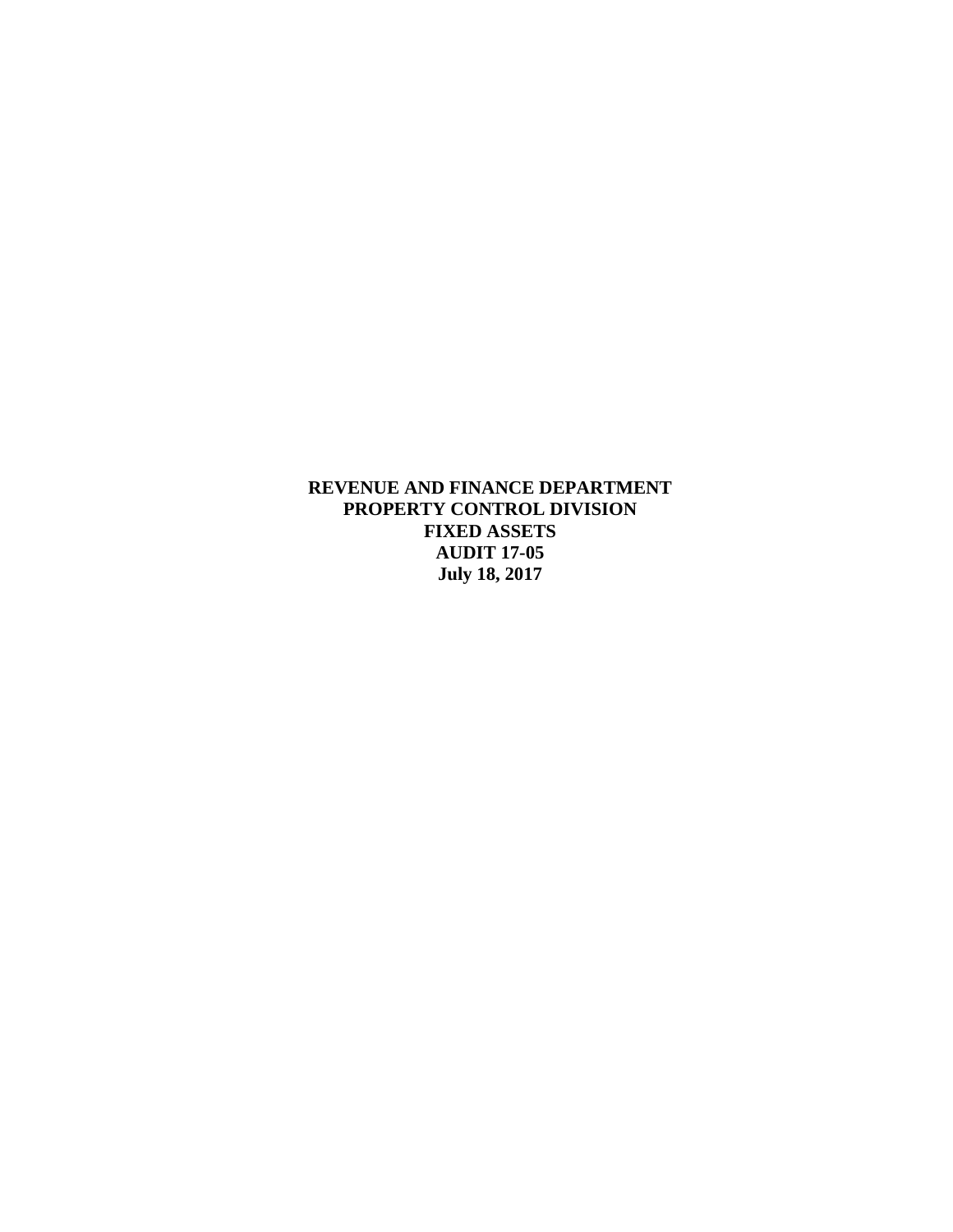# **CITY OF TAMPA**



**Bob Buckhorn, Mayor State Audit Department Internal Audit Department** 

**Christine Glover, Internal Audit Director** 

July 18, 2017

Honorable Bob Buckhorn Mayor, City of Tampa 1 City Hall Plaza Tampa, Florida

RE: Fixed Assets Audit 17-05

Dear Mayor Buckhorn:

Attached is the Internal Audit Department's report on Revenue and Finance Fixed Assets Audit.

The Revenue and Finance Department Property Control Division has already taken positive actions in response to our recommendations. We thank the aforementioned management and staff for their cooperation and assistance during this audit.

Sincerely,

/s/ Christine Glover Internal Audit Director

cc: Dennis Rogero, Chief of Staff Sonya Little, Chief Financial Officer Ernest Mueller, Chief Assistant City Attorney Lee Huffstutler, Chief Accountant Sabrina McAdoo, Accounting Operations Manager

 **315 E. Kennedy Blvd Tampa, Florida 33602 (813) 274-7159** 

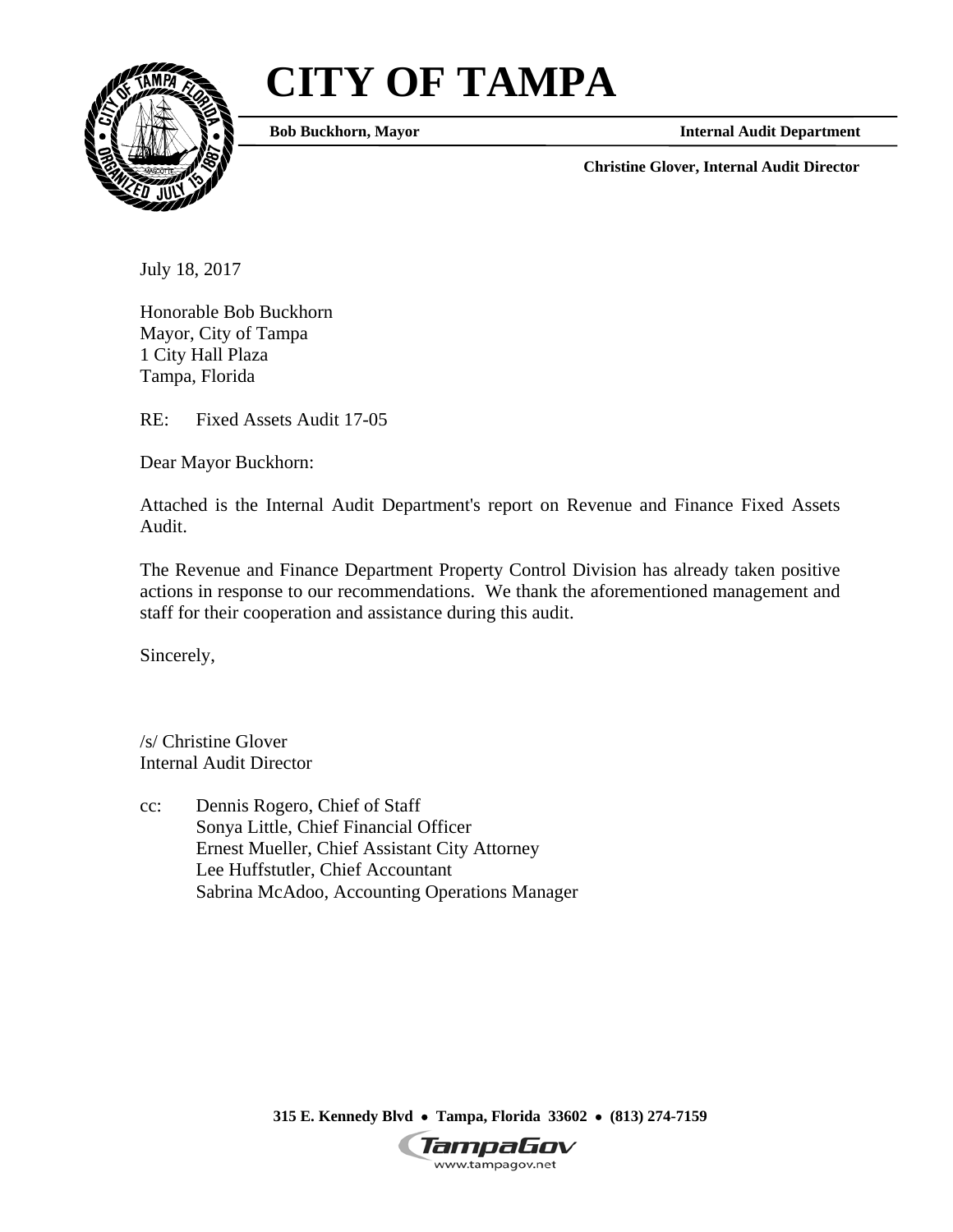# **REVENUE AND FINANCE DEPARTMENT PROPERTY CONTROL DIVISION FIXED ASSETS AUDIT 17-05 July 18, 2017**

\_\_\_\_\_\_\_\_\_\_\_\_\_\_\_\_\_\_\_\_\_\_\_\_\_\_\_\_\_\_\_\_\_\_\_\_\_\_\_ /s/ Anthony D. Tiwari

Auditor

\_\_\_\_\_\_\_\_\_\_\_\_\_\_\_\_\_\_\_\_\_\_\_\_\_\_\_\_\_\_\_\_\_\_\_\_\_\_\_ /s/ Christine Glover

Audit Director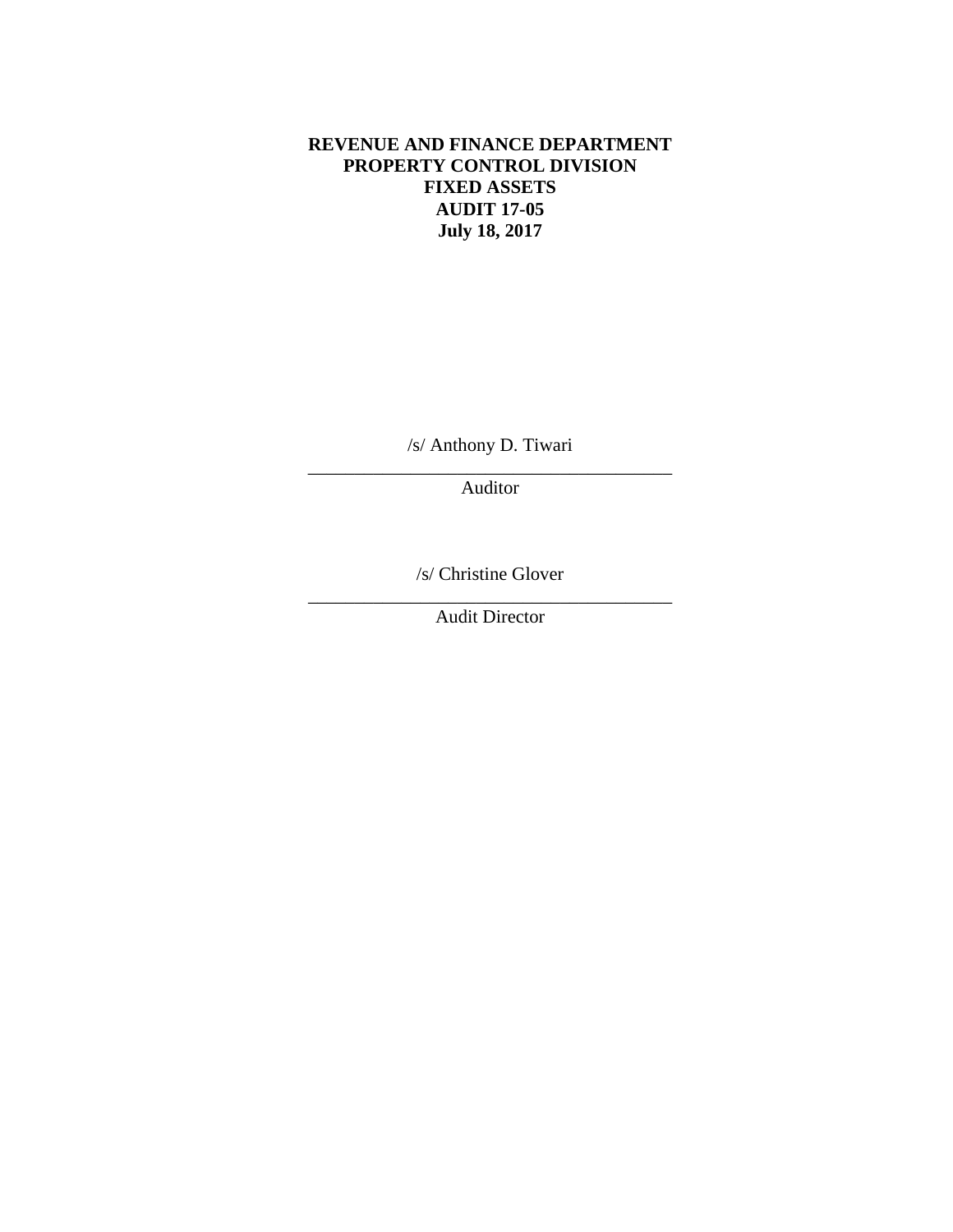### **REVENUE AND FINANCE DEPARTMENT PROPERTY CONTROL DIVISION FIXED ASSETS AUDIT 17-05**

# **BACKGROUND**

The Revenue and Finance Property Control Division (Division) is a centralized group responsible for the inventory control and recordkeeping of the City of Tampa's (City) fixed assets. A fixed asset is generally defined in the Division policy as property requiring an acquisition value greater than \$1,000 and all weapons regardless of cost with a useful life that exceeds one year. In FY16 the City retained more than 45,000 fixed assets valued at approximately 4.3 billion dollars. The chart below provides a representation of the cost segments of fixed assets for FY16 (Figure 1).



Source: Data provided by Revenue and Finance Property Control Division

The objectives of the Division are to record all activities related to the purchase, construction, sale or disposal, and accounting of fixed assets acquired using City funds, grant funds, or donated assets. Support for these objectives is enhanced by the designation of Asset Coordinators (Coordinators) within each City department. These Coordinators assist in safeguarding of assets, preparation of documentation for recording assets, and support the compulsory annual physical inventory count.

In August 2013, the Fixed Asset Accounting System was replaced by the Oracle Fixed Asset Module (Oracle). Oracle is the system of record for all fixed assets transactions, details, location and accounting. The transition to Oracle has streamlined the management of fixed assets by integrating data with the general ledger to increase transparency and permit auditability of transactions.

# **STATEMENT OF OBJECTIVES**

This audit was conducted in accordance with the Internal Audit Department's FY17 Audit Agenda. The objectives were to determine that the Division conducted the following: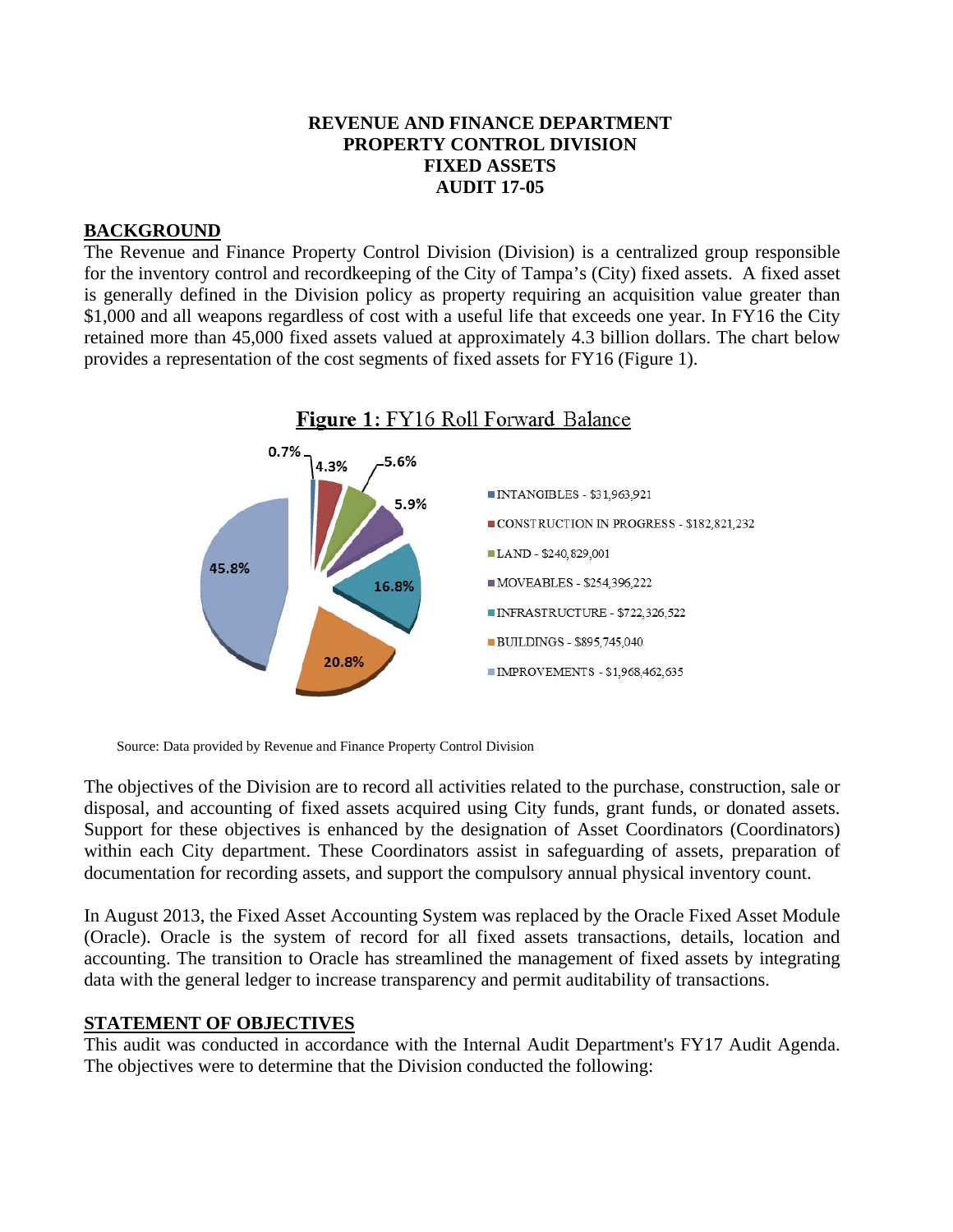- 1. Utilized an adequate system of internal controls related to procedures for recording additions, transfers, disposals, and tracking of fixed assets.
- 2. Implemented effective internal controls to prevent or detect material errors and irregularities.
- 3. Complied with regulatory requirements for the annual inventory count of fixed assets.

# **STATEMENT OF SCOPE**

The audit period covered the fixed assets cycle for FY16. Both qualitative and quantitative assessments were performed to determine whether the management and staff of the Division were fulfilling their stated duties and responsibilities in an effective and efficient manner. Original records as well as copies were used as evidence and verified through observation and physical examination.

# **STATEMENT OF METHODOLOGY**

The objectives for this audit were accomplished through the following methods:

- 1. Performing a data reliability assessment over the system generated reports that management uses as part of their controls.
- 2. Reviewing applicable accounting standards, internal policies and procedures for completeness and compliance.
- 3. Interviewing key personnel to determine whether adequate controls over the management of fixed assets had been established.
- 4. Evaluating controls over the accounting, acquisition, transfer and disposal/sale of assets.
- 5. Reviewing procedures for managing annual inventory counts and recording un-located items.
- 6. Analyzing a sample of transactions randomly selected from the population of additions, transfers and disposals, to test the following attributes:
	- Appropriate approval was provided prior to the information recorded.
	- Amount and period recorded agreed to the source documentation.
	- Asset classification and useful life were accurately recorded to calculate depreciation.

Using a Rao Soft  $M$  sampling calculator, the random sample was based on the criteria of 90% confidence and 10% error rate, in order to infer the results of the sample testing to the population generated from Oracle. When appropriate, judgmental sampling was used to improve the overall efficiency of the audit.

# **STATEMENT OF AUDITING STANDARDS**

We conducted this performance audit in accordance with generally accepted government auditing standards. Those standards require that we plan and perform the audit to obtain sufficient, appropriate evidence to provide a reasonable basis for our findings and conclusions based on our audit objectives. We believe that the evidence obtained provides a reasonable basis for our findings and conclusions based on our audit objectives.